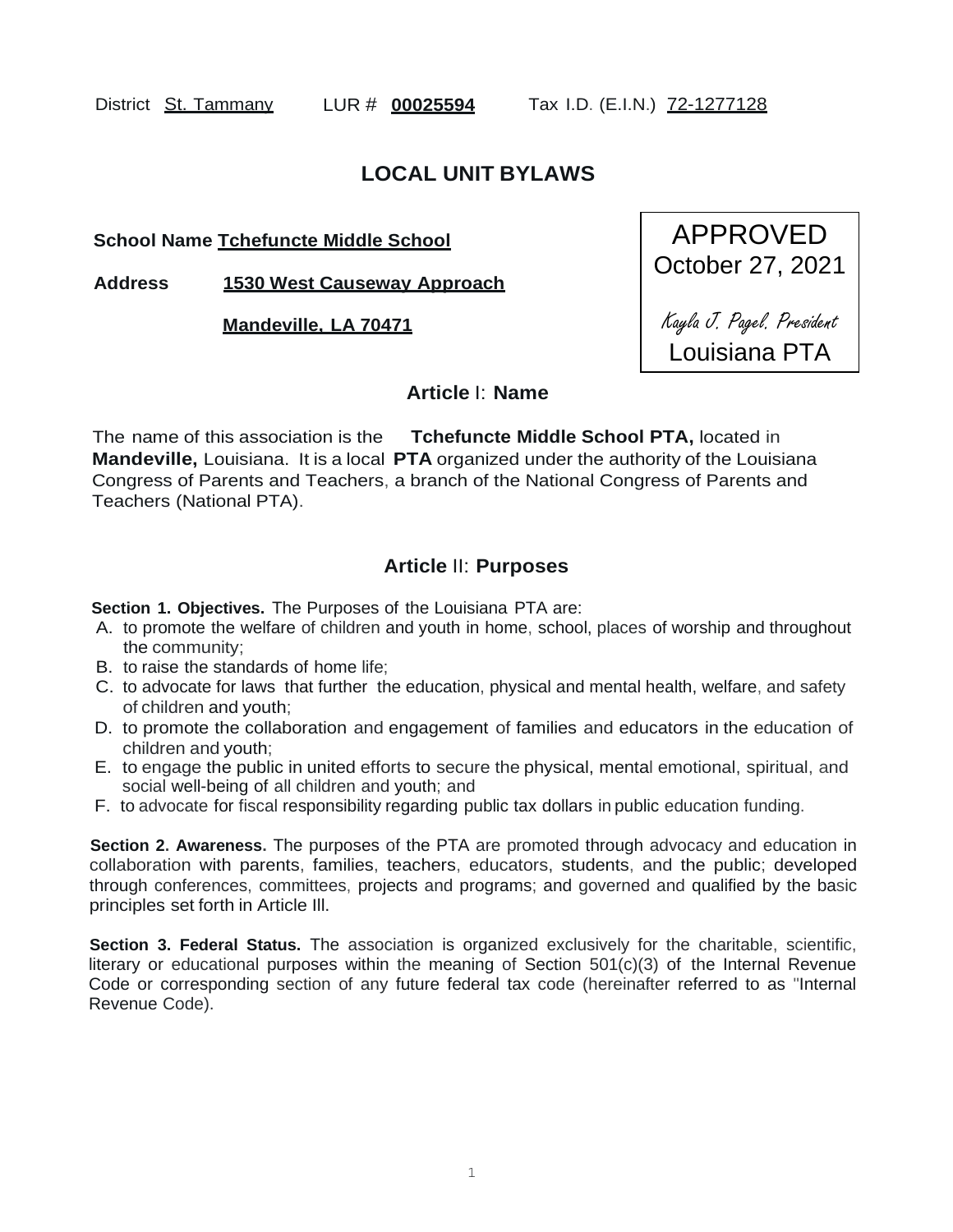# **Article Ill: Principles**

The following are basic principles of Louisiana PTA in common with those of the National PTA:

- A. The association shall be noncommercial, nonsectarian, and nonpartisan.
- B. The association shall work to engage and empower children, families, and educators within schools and communities to provide quality education for all children and youth, and shall seek to participate in the decision-making process by influencing school policy and advocating for children's issues, recognizing that the legal responsibility to make decisions has been delegated by the people to boards of education, state education authorities, and local education authorities.
- C. The association shall work to promote the health and welfare of children and youth and shall seek to promote collaboration between families, schools, and the community at large.
- D. Commitment to the inclusiveness and equity knowledge of PTA, and professional expertise shall be guiding principles for service in this association.

# **Article IV: PTAs/PTSAs**

**Section 1.** PTAs shall be organized and chartered under the authority of the Louisiana PTA in the area in which the PTA functions, in conformity with such rules and regulations, as the Louisiana PTA may in its bylaws prescribe. The Louisiana PTA shall issue to each PTA in its area an appropriate charter evidencing the due association and good standing of the PTA.

A. A PTA in good standing is one that:

- 1. adheres to the Purposes and basic principles of the PTA;
- 2. remits the national portion of the dues through the state PTA to reach the national office by dates designated by the National PTA:
- 3. has approved bylaws on file in the Louisiana PTA office. Bylaws must be approved by the State Secretary or Bylaws Chair at least once every three (3) years.
- 4. has a current year's budget verified by a unit budget approval form signed by the local president, treasurer and principal; and submitted to the Louisiana PTA office. In the instance that the unit is a community or non-traditional PTA, another member may sign in place of the principal.
- 5. has been assigned its own Employer Identification Number (EIN/tax identification number) from the I.R.S. A copy of the confirmation letter with the Employer Identification Number (EIN/tax identification number) must be forwarded to the Louisiana PTA office.
- 6. must purchase a PTA membership card for every paying member. Each unit must purchase a minimum of thirty (30) cards per year.
- 7. submits proof of 990 filing or timely filing of a request for extension to State Office no later than November 1 of each year.
- 8. submit the previous fiscal year's audit committee report.
- 9. Files Articles of Incorporation, if charter is issued after 2017. Units with charters dated prior to 2018 should file Articles of Incorporation as needed and report this information to the state office.
- B. This local PTA shall adopt such bylaws for the governance of this association as may be approved by the Louisiana PTA. Such bylaws shall not be in conflict with National PTA Bylaws or the bylaws of Louisiana PTA.
	- 1. Bylaws of this PTA shall include an article on amendments.
	- 2. Bylaws of this PTA shall include a provision establishing a quorum.
	- 3. The bylaws of this PTA shall prohibit voting by proxy.
	- 4. Each PTA shall include in its bylaws provisions corresponding to provisions of state bylaws.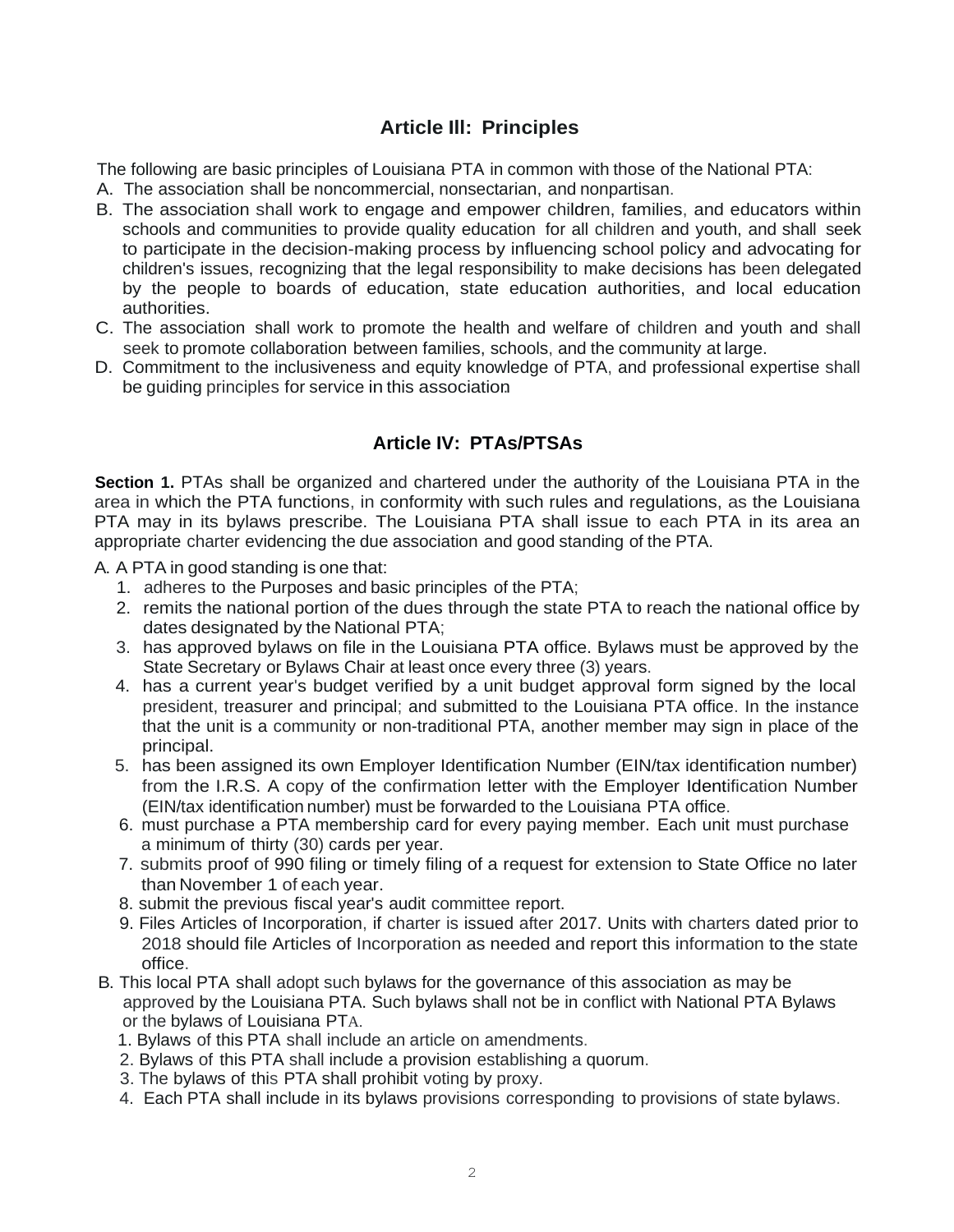## **Section 2. Programs and Awards/State Convention Eligibility.**

- A. Entries to all recognitions and awards for the Louisiana PTA and National PTA will be ineligible unless the criteria for a unit in good standing has been met by the district and state deadlines, whichever comes first.
- B All PTA units must meet the criteria for a unit in good standing by March  $15<sup>th</sup>$  of each year to send voting delegates to the Louisiana PTA state convention.

**Section 3.** Each PTA shall keep such permanent books of account and records as shall be sufficient to establish the items of gross income, receipts, and disbursements of the association, including , specifically, the number of its members, the dues collected from its members, and the amounts of dues remitted to the Louisiana PTA. Such books of account and records shall at all reasonable times be open to inspection by an authorized representative of the Louisiana PTA or, where directed by the committee on state and national relationships, by a duly authorized representative of the National PTA.

**Section 4.** The charter of a PTA shall be subject to withdrawal and the status of such association as a PTA shall be subject to termination, in the manner and under the circumstances provided in the bylaws of the Louisiana PTA.

**Section 5.** Each PTA is obligated, upon withdrawal of its charter by the Louisiana PTA:

- A. to yield up and surrender all its books and records and all its assets and property to the Louisiana PTA or to such agency as may be designated by the Louisiana PTA, or to another local PTA organized under the authority of the Louisiana PTA in accordance with Federal 501 (c) (3) regulations;
- B. to cease and desist from the further use of any name that implies or connotes association with the National PTA or the Louisiana PTA or status as a constituent association of the National PTA; and
- C. to carry out promptly, under the supervision and direction of the Louisiana PTA, all proceedings necessary or desirable for the purpose of dissolving such local PTA.

**Section 6.** Each officer or board member of a PTA shall be a member of such PTA.

**Section 7.** Only members of a PTA who have paid dues for the current membership year may participate in the business of the PTA.

**Section 8.** Each PTA shall collect dues from its members and shall remit a portion of such dues to the Louisiana PTA in accordance with Louisiana PTA bylaws.

**Section 9.** A PTA member shall not serve as a voting member of this PTA's board while serving as under contract to this PTA.

### **Section 10. New Units.**

- A.. A group desiring to be affiliated with the Louisiana PTA must have a minimum of thirty (30) bona fide members to receive and retain a charter.
- B. Upon being accepted to the Louisiana PTA, the unit shall be assigned to a district or council.
- C. PTA's preschool associations and other child welfare groups shall be organized wherever feasible as units of the Louisiana PTA.

**Section 11.** A local PTA may dissolve and wind up its affairs in the following manner:

A. The board of directors (or other body that, under its bylaws, manages the affairs of the local PTA) shall adopt, by a two-thirds (2/3) vote, a recommendation that the local PTA be dissolved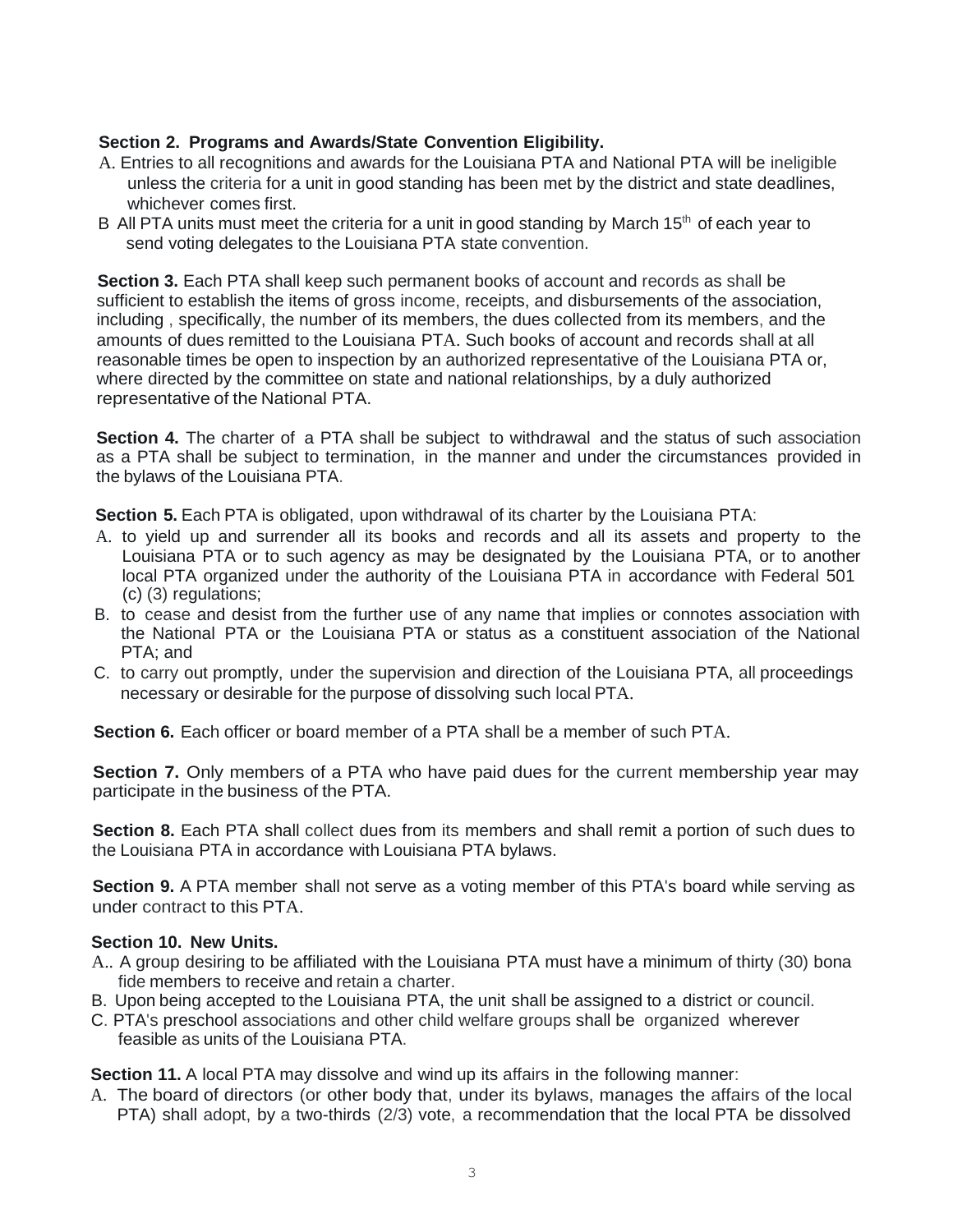and directing that the questions of such dissolution be submitted to a vote at a general meeting of the members having voting rights. Written notice stating that the purpose of such meeting is to consider the advisability of dissolving the local PTA shall be given to each member entitled to vote at least thirty (30) days prior to the date of such meeting.

- B. Written notice of the adoption of such a recommendation accompanied by a copy of the notice of the special meeting of members shall be given to the president of the Louisiana PTA at least twenty (20) days before the date of such special meeting.
- C. Only those persons who were members in good standing of the local PTA on the date of the adoption of the recommendation and who continue to be members in good standing on the date of the meeting shall be entitled to vote on the question of dissolution.
- D. Approval of the dissolution of the local PTA shall require an affirmative vote of at least two-thirds (2/3) of the members present and entitled to vote at the special meeting.
- E. Upon dissolution, the charter of the local PTA shall be withdrawn

# **Article V: Members and Dues**

**Section 1. Non-discrimination.** Membership in PTA of all levels shall be open, without discrimination, to anyone who believes in and supports the mission, purposes and principles of National PTA and pays dues as required by the Louisiana PTA.

**Section 2. Membership and Benefits.** Every individual who is a member of a local PT A, organized by the Louisiana PTA, is also a member of the National PTA, the Louisiana PTA and of the associated district or council PTA by which such local PTA is chartered, and is entitled to all benefits of such membership.

**Section 3. Membership Year.** The membership year is from November 1 through October 31.

A. Each local PTA shall conduct an annual enrollment of members but may admit persons to membership at any time.

#### **Section 4. Dues.**

- A. Annual dues for members shall include an amount for the Local PTA, as determined by the Local PTA; state and district dues in the amount of \$1.75; and national dues as determined by National PTA. Of that amount, fifty cents (\$0.50) shall be returned quarterly to the respective district officer for deposit in the district account to defray operational expenses incurred by the district. No additional assessments shall be made against local units.
- B. Each member of this PTA shall pay annual dues of **\$10.25** to the organization. The amount of such annual dues shall include the portion payable to the state PTA and the portion payable to the National PTA.

**Section 5. State and National Dues.** The state and national portions of the dues paid by each member of this PTA shall be set aside by this PTA and remitted to the Louisiana PTA through such channels and at such times as provided for by state policies and procedures.

# **Article VI: Officers**

**Section 1. Officers.** The officers of this PTA shall be a **President,** one (1) **President Elect,** one( 1) **secretary**, and a **treasurer**.

#### **Section 2. Election**

A. Officers shall be elected by ballot in the month of **April.**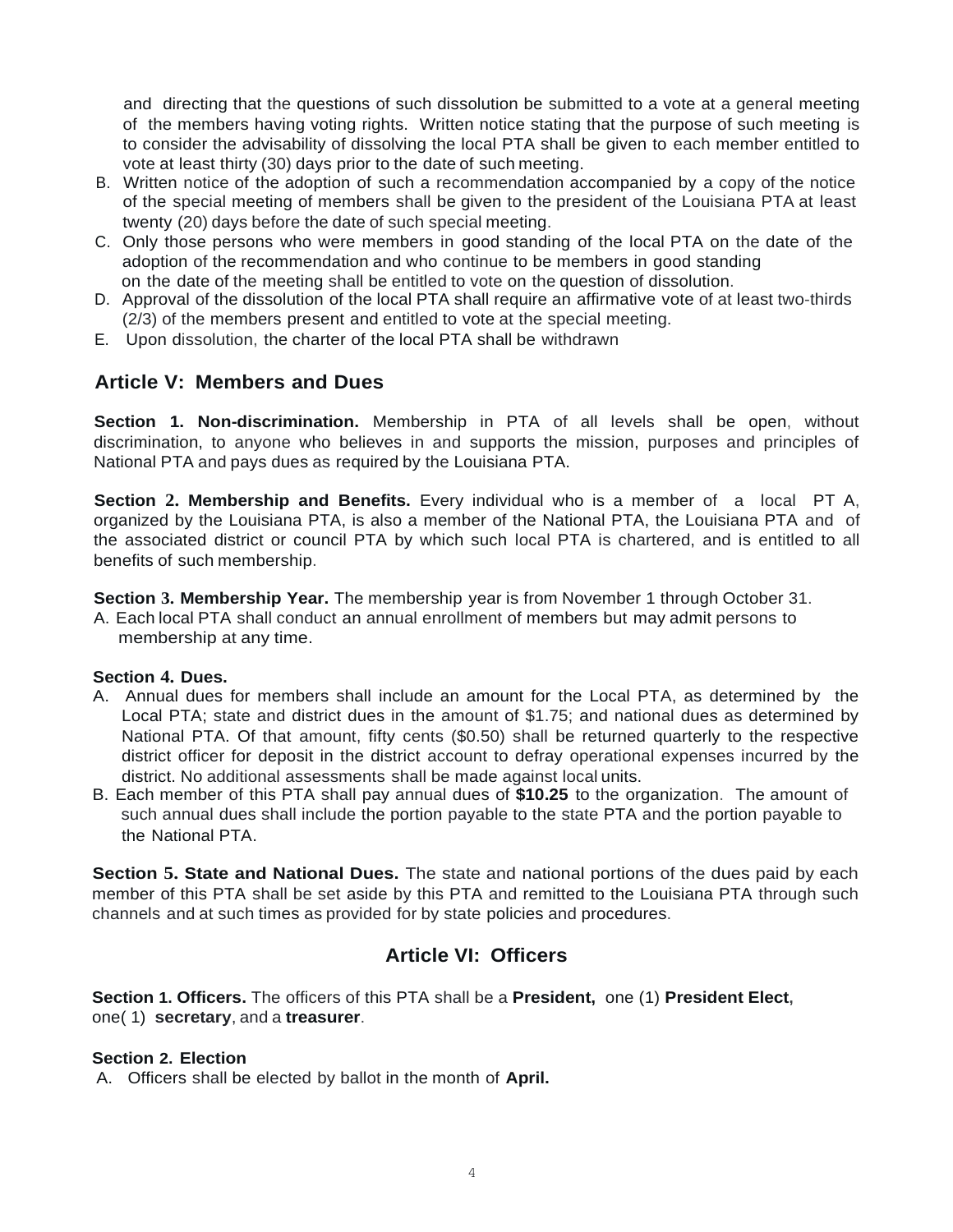B. The election shall be by ballot. If there is no more than one nominee for an elected position, the nominee shall be declared elected by the president. A majority vote shall be required for election.

**Section 3. Qualifications.** The following provisions shall govern the qualifications and eligibility of individuals to be officers of this PTA:

- A. Each officer shall be a current member of this local PTA.
- B. No officer may be eligible to serve more than two consecutive terms in the same office.
- C. **A** person who has served in an office for more than one half of a full term shall be deemed to have served a full term in such office.

**Section 4. Assuming Office.** Officers shall assume their official duties on **July 1** and shall serve for a term of **Two** ( **2** ) year(s) or until their successors are elected, not to exceed an additional term.

**Section 5. Vacancies** Vacancies in office shall be filled as follows:

- A. A vacancy in any office shall be filled by a majority vote of the board of directors. Notice of filling the vacancy must be given in the call to the meeting at which the election will take place.
- B. Voting shall be by ballot if there is more than one nominee.
- C. A ten (10) day notice of the election shall be given to the members of the board by the First Vice President or Secretary. A majority of the votes shall constitute an election.

**Section 6. Removal or Resignation of Officers.** Any officer may be removed from office by the affirmative vote of two-thirds of the members of the board, then in office. Any officer may resign at any time by delivering a written resignation to the President and Secretary.

# **Article VII: Duties of Officers**

**Section 1.** The president shall:

- A. preside at all meetings of this local PTA;
- B. serve as an ex-officio member of all committees except the nominating committee;
- C. coordinate the work of the officers and committees of this PTA in order that the Purposes may be promoted;
- D. appoint a parliamentarian, subject to the approval of the board of directors of this PTA;
- E. create such standing committees, subject to the approval of the board of directors, as may be necessary

to promote the purposes and carry on the work of this PTA;

- 1. appoint chairs of each standing committee, subject to approval of the board of directors, unless otherwise provided in these bylaws.
- F. create such special committees, subject to the approval of the board, as may be necessary to promote the purposes and carry on the work of this PTA; and
- G. perform such other duties as may be provided for by these bylaws, prescribed by the parliamentary authority or directed by the board of directors or executive committee. create standing committee chairs with board approval;

### **Section 2.** The president elect shall:

- A. act as aide to the president;
- B. in their designated order, perform the duties of the president in the absence or inability of that officer to act; and
- C. perform such other duties as may be provided for by these bylaws, prescribed by the parliamentary authority or directed by the board of directors or executive committee.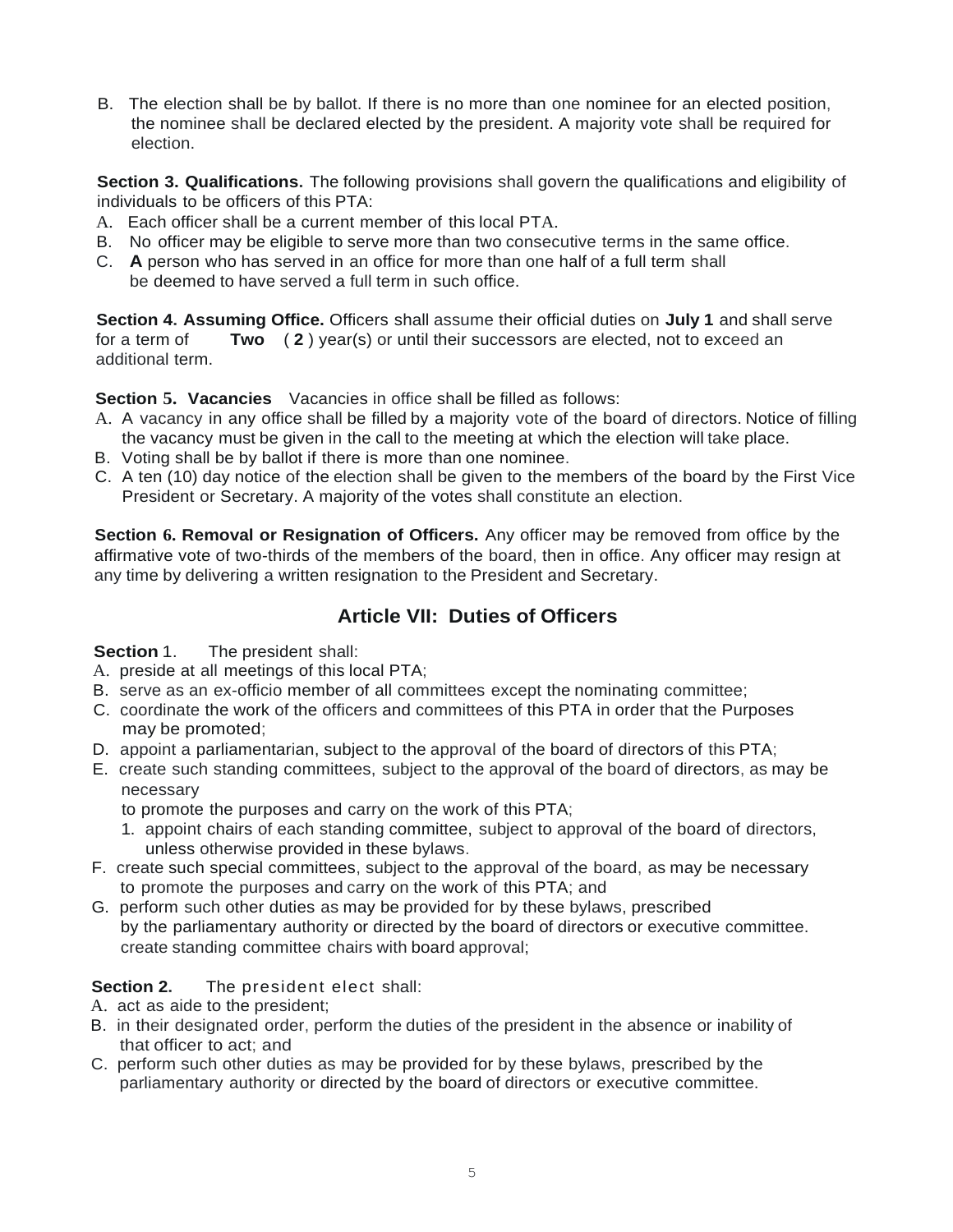### **Section 3.** The secretary shall:

- A. record and maintain the minutes of all meetings of members, board of directors and the executive committee of this PTA;
- B. distribute minutes of meetings to the members, members of the board of directors and the executive committee of this PTA;
- C. be prepared to read the records of any previous meetings;
- D. have a current copy of the bylaws;
- E. have a current membership list; and
- F. perform such other duties as may be provided for by these bylaws, prescribed by the parliamentary authority or directed by the board of directors or executive committee.

### **Section 4.** The treasurer shall:

- A. have custody of all the funds of this local PTA;
- B. maintain a full account of the funds of this local PTA;
- C. serve as chair of the budget committee;
- D. provide a copy of the bank statement for the president each month;
- E. have the principal review and initial the bank statement each month;
- F. have a non-signer review and sign the bank statement each month;
- G. make disbursements as authorized by the president, board, or this PTA in accordance with the budget adopted by this local PTA;
- H. have checks or vouchers signed by two persons: the treasurer and one other officer;
- I. cause to be kept a full and accurate account of the receipts and disbursements in thebooks belonging to this PTA;
- J. provide a written financial statement at every meeting and at other times when requested by the board of directors;
- K. present an annual report of the financial condition of the organization;
- L. submit the books annually or upon change of officer for a compilation by an auditor or auditing committee of not fewer than three members, who, satisfied that the treasurer's annual report is correct, shall sign a statement of that fact at the end of the report;
- M. report the finding of the annual audit to the board; and
- N perform such other duties as may be provided for by these bylaws, prescribed by the parliamentary authority or directed by the board of directors or executive committee.

### **Article VIII: Board of Directors**

**Section 1. Composition.** The members of the board of directors shall be the elected officers, chairs of standing committees and the principal or a representative appointed by the principal.

### **Section 2. Eligibility and Service.** Each board member shall:

A. be a member of this local PTA chartered by Louisiana PTA;

B. serve in no more than two capacities and hold only one elected office on the board.

### **Section 3. Duties.**

The board of directors shall;

- A. manage the affairs of this PTA in the intervals between the general membership meetings;
- B. carry out such business as may be referred to it by the membership of this PTA;
- C. create standing and special committees;
- D. present a tentative plan of work to the president and secretary to be placed on file;
- E. present a report at the general membership meetings of this PTA;
- F. select an auditor or an auditing committee to audit the treasurer's accounts;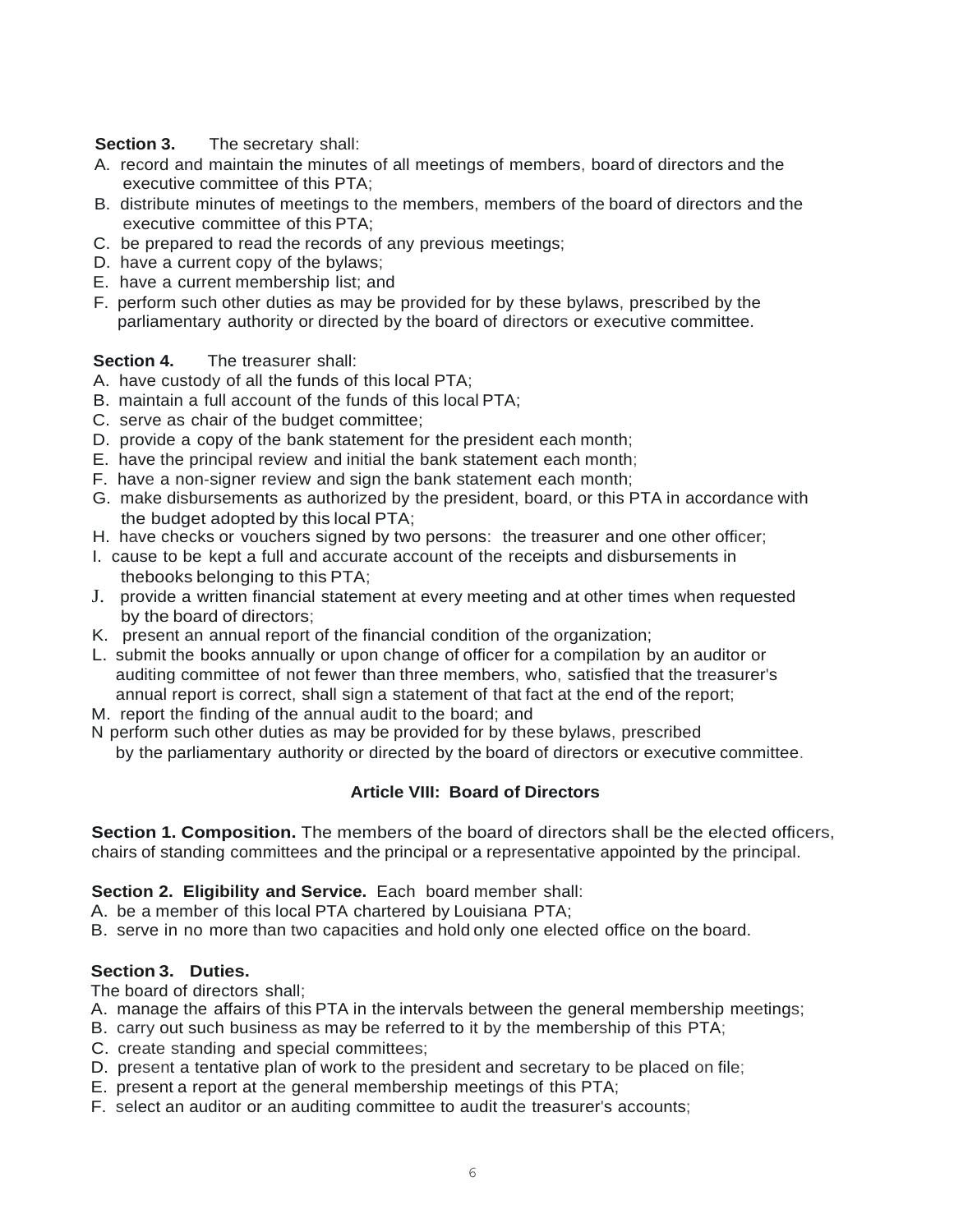- G. prepare and submit an annual budget to this PTA's membership for adoption;
- H. approve payment of routine bills within the limits of the approved budget;
- I. adopt standing rules for the transaction of its business, provided they do not conflict with the bylaws of the association; and

#### **Section 4. Meetings.**

- A. Regular meetings of the board shall be held with the date and time to be fixed by the board at its first meeting of the year.
- B. Special meetings of the board may be called by the president or five (5) members of the board upon **three** ( **3** ) days' notice to each member of the board.
- C. At all meetings of the board of directors, **majority of the** members of the board shall constitute a quorum for the transaction of business.

**Section 5. Removal or Resignation of Board of Directors.** Any director may be removed from office by the affirmative vote of two-thirds (2/3) members of the board of directors, then in office. Any director may resign at any time by delivering a written resignation to the Louisiana PTA President and Secretary.

**Section 6. End of Term.** Upon the expiration of the term of office, or when individuals are removed or resign from the position that entitles them to be a member of the board of directors, they shall automatically cease to be a member of the board of directors and shall be relieved of all duties and responsibilities incident to such membership. All records, books and other materials pertaining to the position shall be turned over to the president and all funds pertaining to the position shall be returned to the treasurer within fourteen (14) days.

#### **Article IX: Executive Committee**

**Section 1. Composition.** The executive committee shall consist of all elected officers.

**Section 2. Quorum. A** majority of the executive committee shall constitute a quorum for the transaction of business.

**Section 3. Duties.** The duties of the executive committee shall be to:

- A. transact business referred to it by the board;
- B. act in emergencies between meetings of the board; and

C. make a report at each board meeting.

**Section 4. Meetings.** Special meetings of the executive committee may be called by the president or when requested by a majority of members upon **three (3** ) days' notice to each member of the board.

**Section 5. Authority.** The executive committee shall take no action in conflict with any action taken by the board of directors.

#### **Article X: Committees**

**Section 1. Service.** Only members of this local PTA shall be eligible to serve in any elective or appointive positions.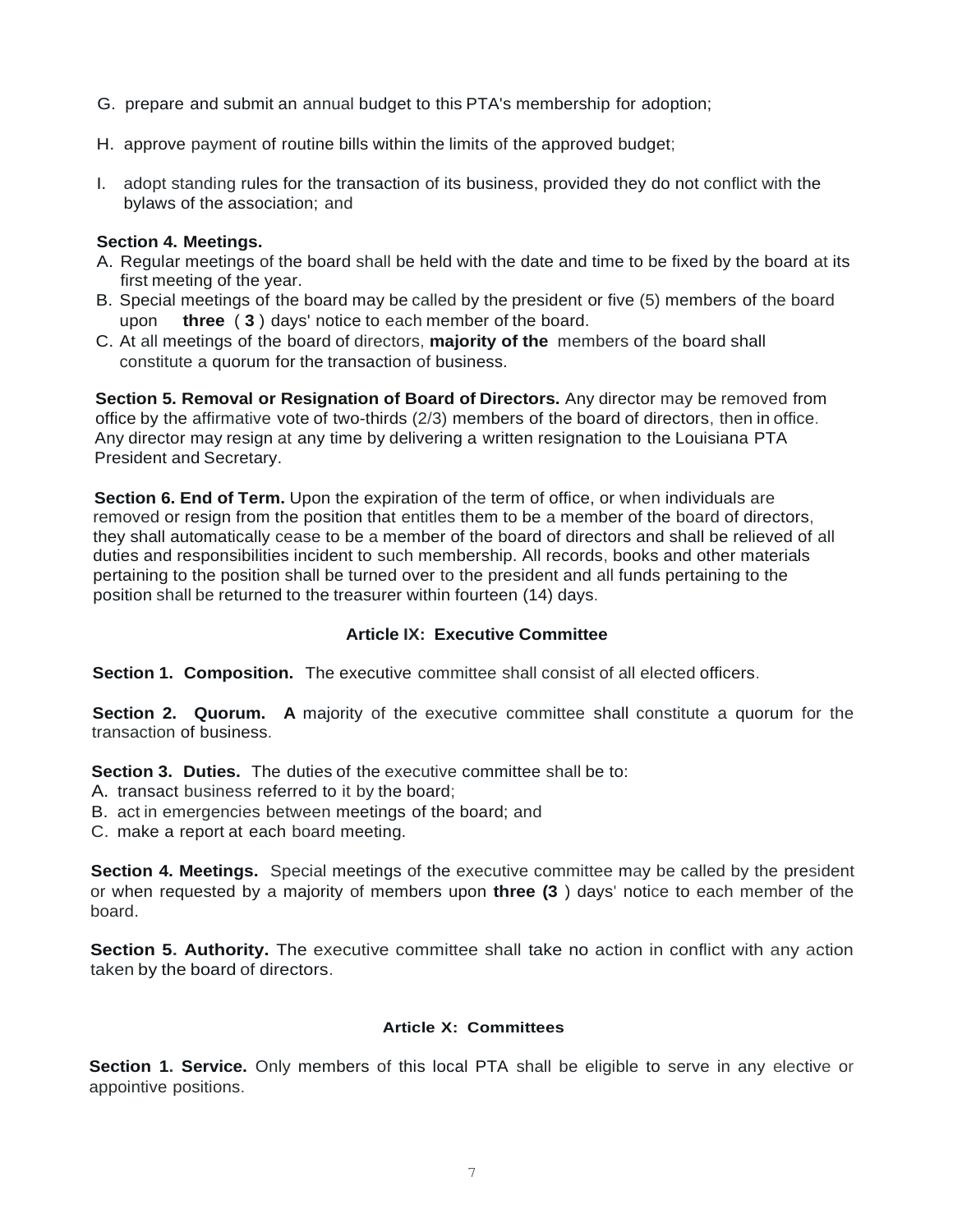**Section 2. Term of Office.** The term of office of a committee chair shall be **one (1)** year(s) or until the selection of a successor.

**Section 3. Committee Work.** No committee work shall be undertaken without the consent of the board of directors.

**Section 4. Standing Committees.** The board of directors may create such standing committees as it may deem necessary to promote the Purposes of PTA and carry on the work of this association.

**Section 5. Special Committees.** The board of directors may create such special committees as it may deem necessary to promote the Purposes of PTA and carry on the work of this association.

- A. There shall be a nominating committee composed of **five (5** ) members who shall be elected by this local PTA at a general membership meeting at least one month prior to the election of officers as outlined in Article VI, Section 2.
	- 1. The committee shall elect its own chair.
	- 2. The nominating committee shall nominate an eligible person for each office to be filled and report its nominees at the general membership meeting in **April,** at which time additional nominations may be made from the floor.
	- 3. Nominees considering running from the floor must give fifteen (15) days notification before the general membership meeting of their intent to run. The notification must be given to the president and secretary in writing.
	- 4. Only those persons who are current members of this local PTA and who have signified their consent to serve if elected shall be nominated for, or elected to, such office.

#### **Article XI: General Membership Meetings**

**Section 1.** General membership meetings of this local PTA shall be held on **dates designated by the board of directors in the months** of **September, January, and April** with **three (3** ) days' notice being given to the general membership of the date, place and time of the meeting.

**Section 2.** Special meetings of this local PTA may be called by the president or by a majority of the board of directors, **three** ( **3** ) days' notice having been given.

**Section 3.** The annual/elections meeting shall be held in APRIL.

**Section 4. Eleven (11)** members shall constitute a quorum for the transaction of business in any meeting of this local PTA.

### **Article XII: District Membership**

The PTA shall be represented in meetings of the **St. Tammany** District PTA by the president or appointed alternate and the principal or alternate. All representatives to the district must be members of this PTA.

### **Article XIII: Fiscal Year**

The fiscal year of this PTA shall begin on **July 1** and end on **June 30.**